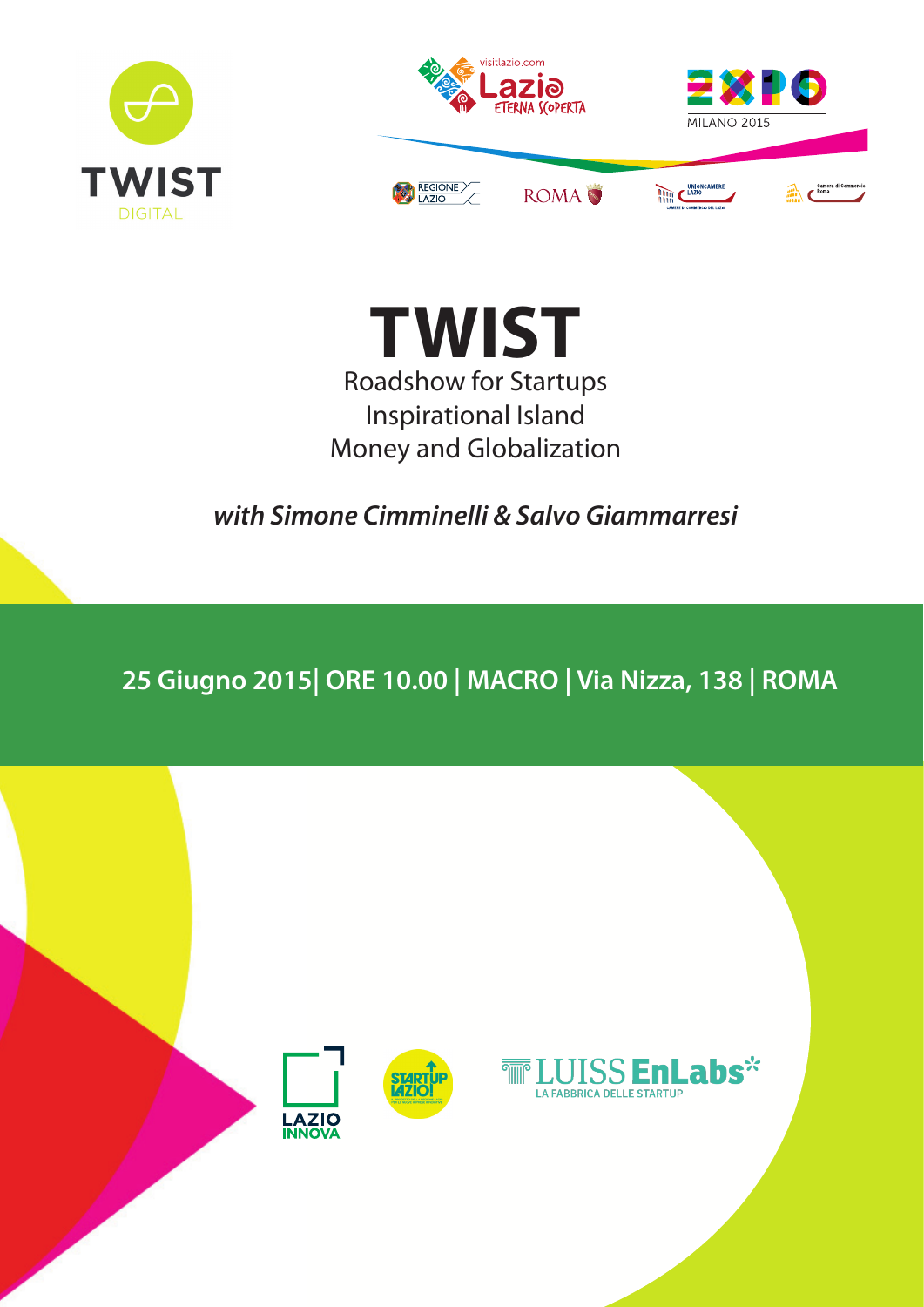# **Startup Lazio! TWIST**

Roadshow for Startups Inspirational Island Money and Globalization with Simone Cimminelli & Salvo Giammarresi

#### **AGENDA**

Roadshow for startups with Simone Cimminelli and Salvo Giammarresi

- 10.00 10.30 Registration
- 10.30 10.45 Welcome

### 10.45 – 11.30 **Simone Cimminelli** Digital globalization: the startups boom in London, an incredible financing opportunity for Italian startups.

- 11.30 11.45 Q&A
- 11.45 12.30 **Salvo Giammarresi** PayPal, money and the startup ecosystem: stories and experience
- 12.30 12.45 Q&A
- 13.00 13.30 Light lunch buffet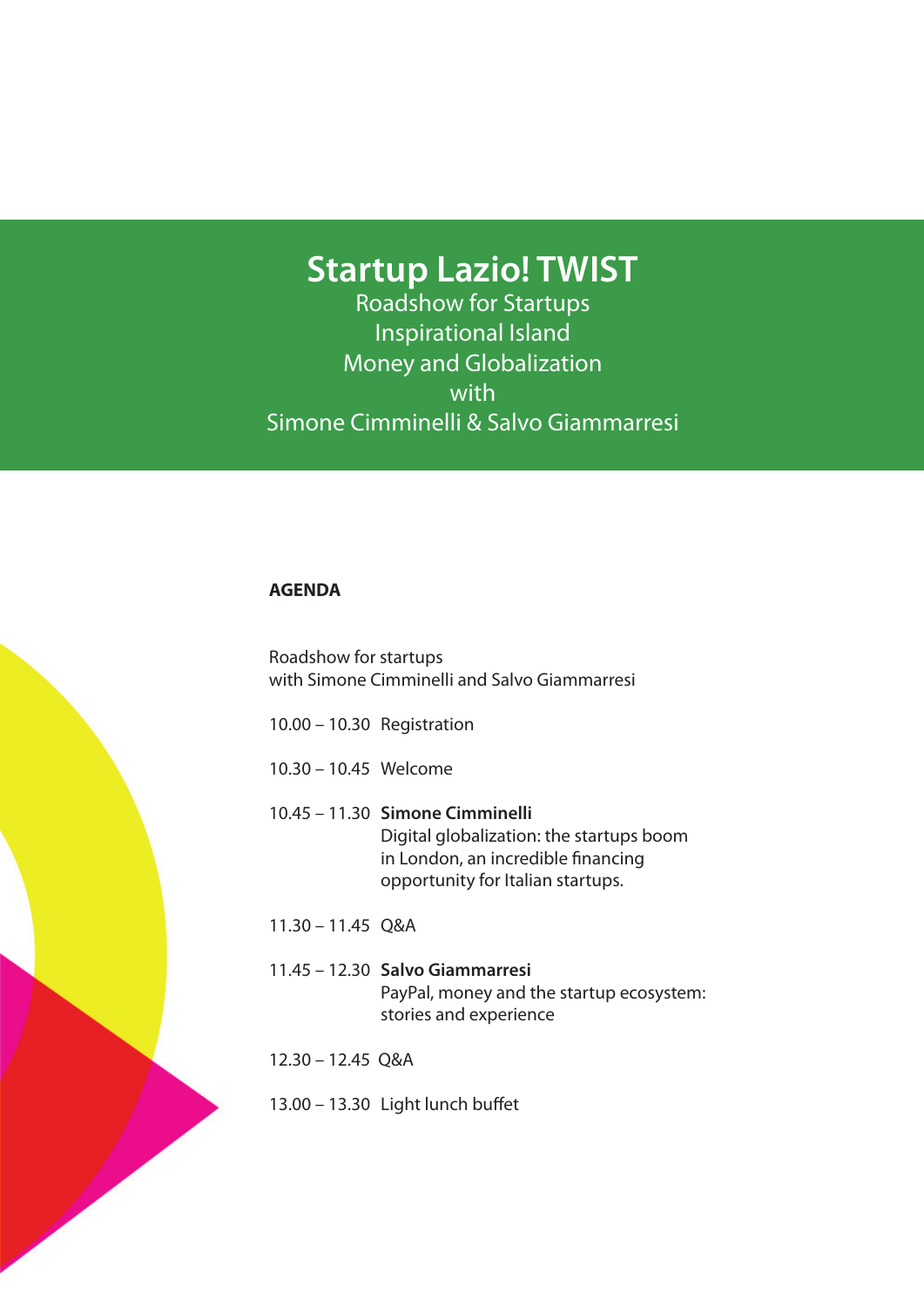Where do we start to figure out the cultural and productive identity of a complex and multifaceted Region as it is Lazio? Maybe it is not wrong to define it as the most known and unknown Region in Italy.

Everybody knows that Lazio is the Region of Rome, but it is more difficult to find a key to understand, a guideline to tell the different souls, the diverse cultural backgrounds, the different approaches to the same development and innovation ideas. The chance to let this holistic vision of the Lazio system emerge comes from a call launched by the Lazio Region on the occasion of EXPO Milano 2015.

The Call4Innovators aimed at identifying the excellence of the territory in different sectors – manufacturing, tourism, social and cultural, research and innovation. This is why the call was targeted to innovative ideas, proposing innovation projects, coherent with the Expo theme – Feeding the planet, Energy for life. Companies, startups and fablab, social sector associations, international voluntary work, foundations, research and training institutes, representatives from the tourism and agrifood sectors: for them the unique chance to introduce them and to meet worldwide realities has been offered.

Once the Call4Innovators helped to identify those realities, they were showcased but also put in a network, in order to compare experiences. And this is why Lazio Region, Roma Capitale and Unioncamere Lazio, with the organization of Lazio Innova and the coordination of Universities and Research Centers, organized a series of thematic events to communicate and promote each single theme. Events will be open in order to involve and include a wide audience about the Expo thematics.

Besides workshops, the audience will deepen – in the thematic stands set up in the meeting locations – the different themes, through an "interactive" showcase with the promoter of the projects.

Today's meeting, organised by Lazio Innova, is focused on ""Money and Globalization", to offer startups a picture of the London market in terms of projects, technologies and finance and a to give a globalization vision and internationalization of products and contents.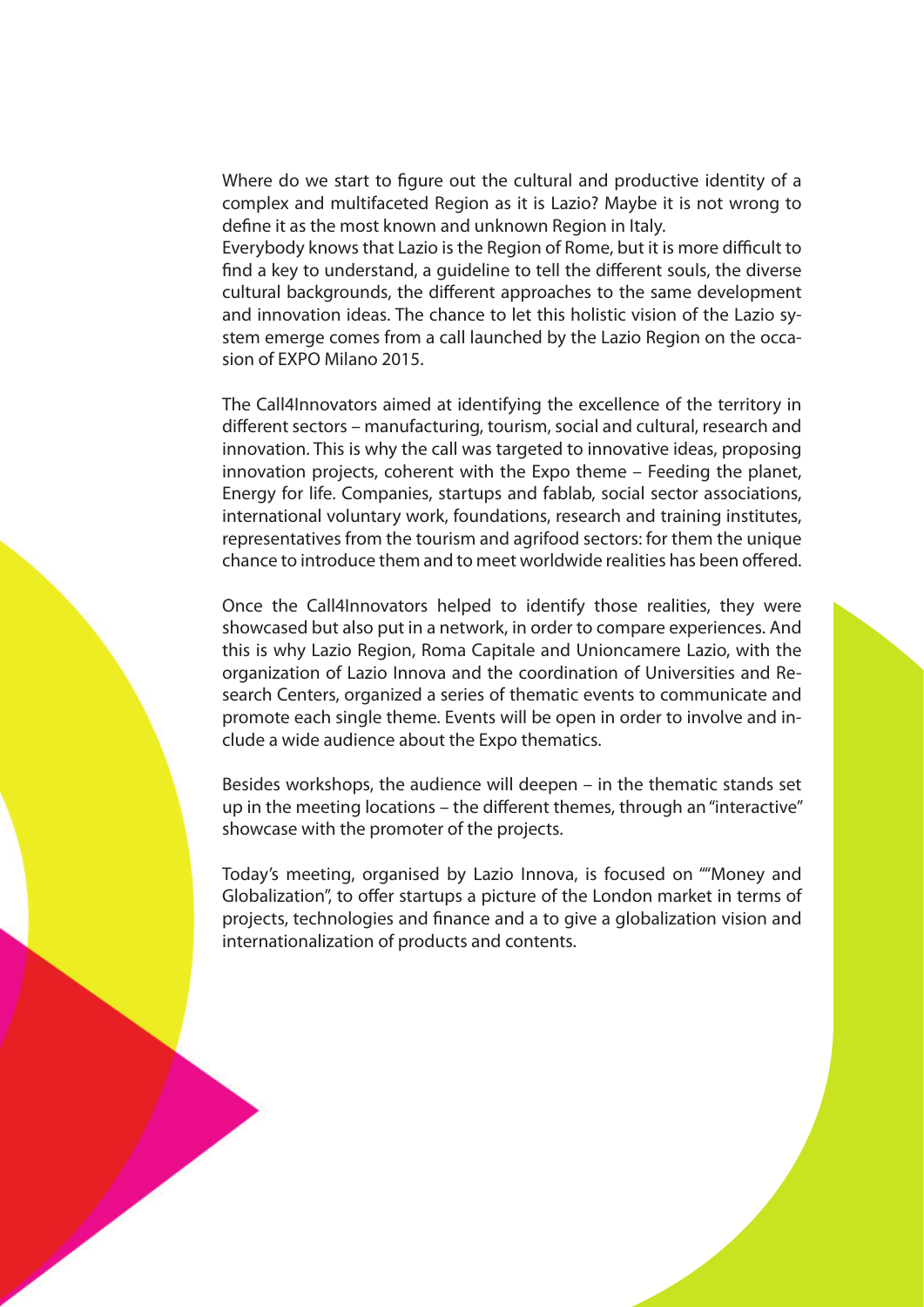![](_page_3_Picture_0.jpeg)

Lazio Innova is the coordinator of TWIST - "Transregional Web Innovative Services for Thriving Digital and Mobile Entrepreneurship"- a European project co-finances by the European Commission under the umbrella of the Startup Europe Partnership, the EU program which aims at supporting the growth of the best European startups.

TWIST project aims connects four existing local web entrepreneurship startup ecosystems and hubs, providing new services and instruments aiming at scaling up and competing in the global market.

TWIST partnership includes four cities and respective regions with complementary profiles and assets: Rome, Warsaw, Lille Metropole and Stockholm.

TWIST provides a wide range of specialized services and supportive instruments dedicated to startups, including:

mentoring and coaching services for better understanding business models, financial technicalities and for accessing finance for growth, also giving attention to a sectoral approach (vertical mentoring);

● the organization of challenges for startups with the involvement of Large Companies and Public Administrations;

• the organization of road shows and pitching events with investors and international experts;

a wide dissemination and interaction on social media and with leading sector blogs to multiply the TWIST impact and intercept new technological trends in mobile sector.

### **Coordinator:** Lazio Innova

### **Partners:**

- Luiss Enlabs (Rome) Accelerator www.luissenlabs.com
- Euratechnologies(Lille) Accelerator www.euratechnologies.com/
- Media Deals (Paris Investor www.media-deals.org/
- Springfellow (Stockholm) Investor http://springfellow.com/
- More Time (Stockholm) Accelerator http://www.moretime.se/in-english/
- Metagroup Polska (Warsaw) Investor www.zernikemetaventures.com
- Foundation Neo Media (Warsaw) Accelerator www.fnm.pl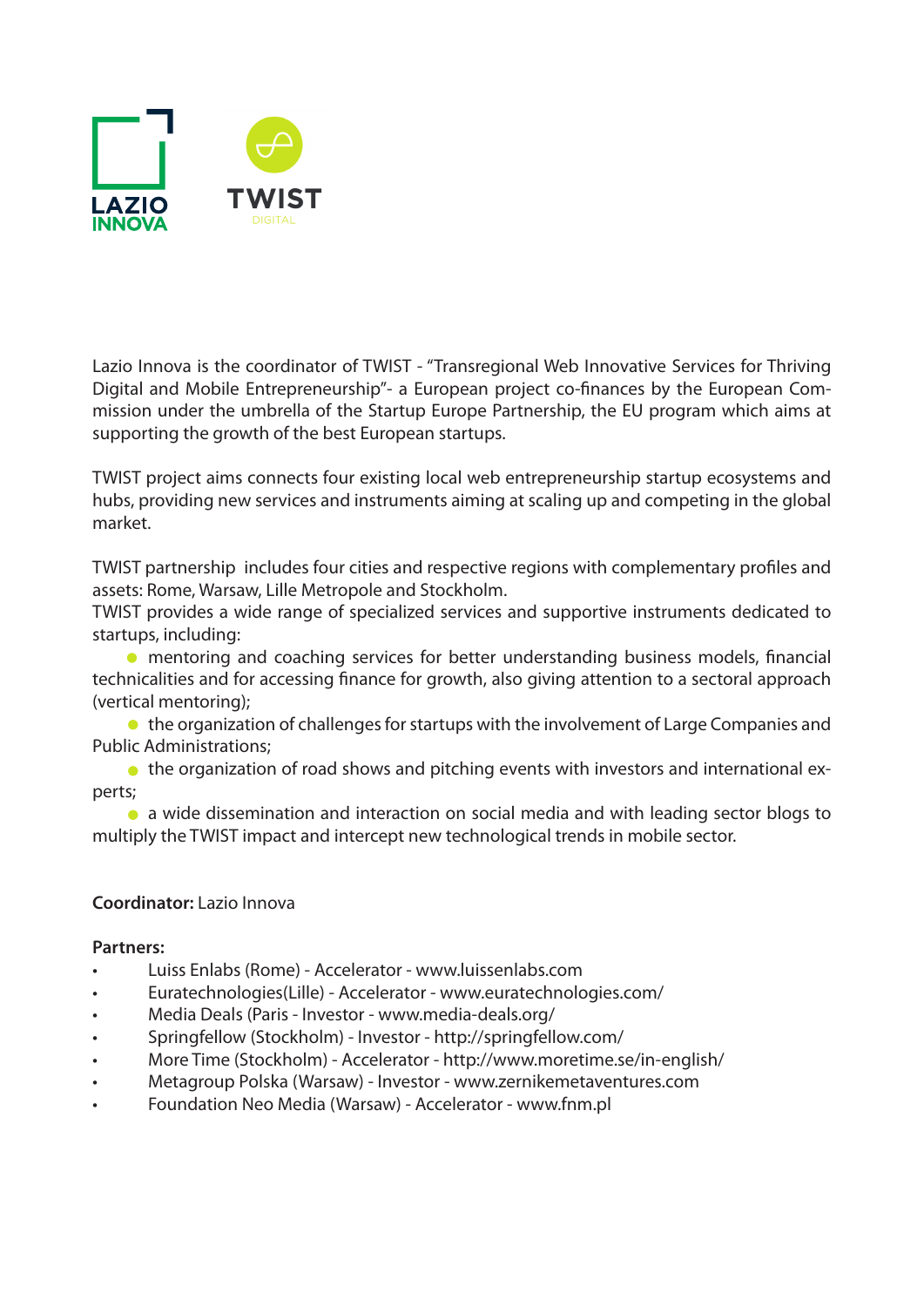## Simone Cimminelli Managing Director SIS srl

![](_page_4_Picture_1.jpeg)

CEO of Società investimenti e Sviluppo (SIS)since 2010. SIS is a Euro 60M+ net asset value Family office focus on long term alternative investments. Board Member at Korean Fuel Tech Corporation (Bloomberg: 123410.kq) since 2012. I have an international managerial background, private equity investments expertise and a track record of successful turnarounds.

Previous experiences in investment banking @Mediobanca, audit @Deloitte, corporate finance and general management @Ergom Group.

Graduated magna cum laude in Business Administration at the "Università degli Studi" (Turin). Rewarded as one of the 10 best students (2010) in Piedmont by "Unione Industriale di Torino". Right of publication of the thesis partially published as part of a comprehensive study written by Professor Bertoldi for Mc Graw Hill. Master of Science at City University (London). Diplômes Grande École and Master in Management major in entrepreneurship at ESCP Europe (Paris).

I am engaged in developing entrepreneurial culture and supporting young entrepreneurs to realise their visions. I contribute as a Business Angel (www.sisfund.com) by being part of "Club degli Investitori" and by providing extensive coaching to startuppers through iStarter, a London based business accelerator that I co-founded. Investments portfolio includes:

- 1. Readbug: Netflix for independent magazines
- 2. Spyn: Dry cleaning on demand
- 3. Crowdemotion: Machine learning to capture emotions
- 4. Find The ripple: Real-time recommendation engine for social media

Mentor for top accelerator programs in London, part of the advisory board of revolutionary startups. Author of extensive research on crowdfunding. Guest speaker for events and conferences. Assistant Professor at ESCP Europe.

I am also a foodie and if you're interested in discovering new restaurants in London, I recommend @London\_Foodies, the Twitter account I co-author. I lead a team who organises Sunday brunches in London. If you would like to participate, visit meet-4brunch.co.uk.

**Società Investimenti e Sviluppo (SIS)** is an investment company founded in Torino in 2001 within the Cimminelli family. Managed by a family with a business tradition, the company in active in the industrial and real estate sectors.

The company has a capital employed of approximately 35 Mln Euros splitted in investments across Italy, East-Europe and South-East Asia.

SIS's management is permanently seeking new opportunities of investments.

SIS's business background is reflected in our investment policy. Our policy matches a long-term perspective where the results after 7-10 years are more valuable than the result of the next quarter. In our evaluation of investing, the financial aspect is subdued to the human aspect; we invest firstly in people and ideas to which we are offering our capital, network and managerial skills in the logic of building a path which is able to make these factors last together.

Without constraints and obstacles and having an extremely fast decision making process, we consider investing in four main scenarios:

- \* Seed and Venture Capital
- \* Real Estate
- \* Distress and Turn Around
- \* Capital for Growth